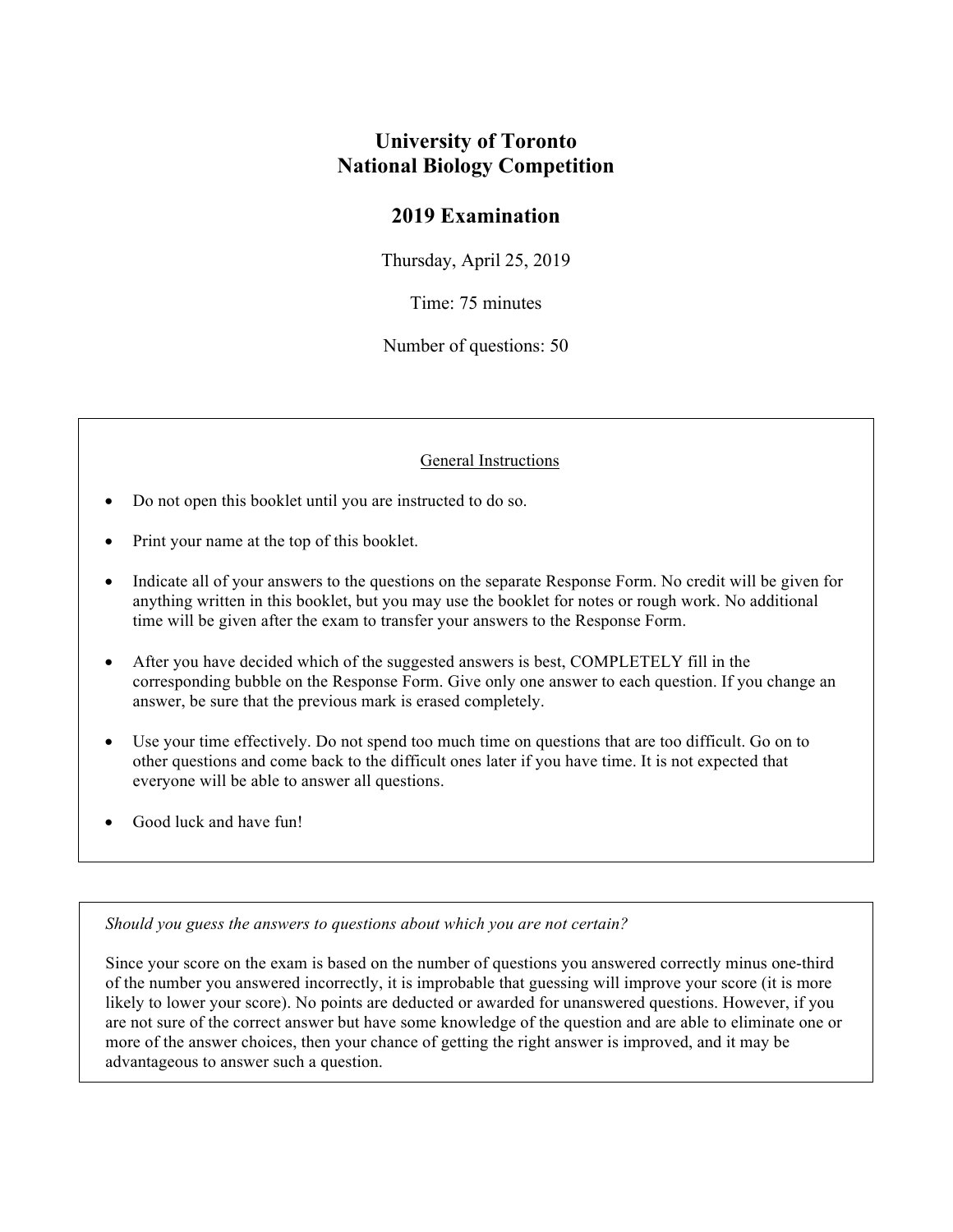- 1. A segment of sense/coding DNA has a sequence 5'-TAC TGC CTA AGT-3'. Which anticodon sequence would bind to this DNA segment? [note: response D was modified May 2019]
	- a. 3'- GAU -5'
	- b. 5'- UGA -3'
	- c. 3'- TAG -5'
	- d. 5'- GAU -3'
	- e. 3'- GAT -5'
- 2. Which scenario best describes a competitive species interaction?
	- a. Two species of insect-eating birds forage in the same tree: warbler species A gleans insects from leaves at the top of the tree, and warbler species B gathers insects from bark at the base of the tree.
	- b. Woodpeckers excavate nesting cavities in trees, which are often taken over by nesting European Starlings.
	- c. A lion kills a water buffalo after a long hunt, but it is injured in the process, reducing its ability to hunt again in the future.
	- d. Dunlins (shorebird species) spend less time foraging when Peregrine Falcons (predator species) are nearby.
	- e. When sea otter populations declined due to hunting, populations of sea urchins exploded, leading to widespread destruction of kelp (a large seaweed).
- 3. A farmer is having a problem getting her tomato seeds to germinate. Which strategy has the best chance to help the seeds germinate?
	- a. Increase the intensity of blue light
	- b. Apply auxin
	- c. Increase carbon dioxide concentrations
	- d. Dehydrate the seeds
	- e. Apply gibberellins
- 4. In this diagram, compartments A and B (both of which contain distilled water) are separated by a semipermeable membrane (permeable only to sodium ions). Which statement BEST describes what will happen next when a solution of 100 mM sodium chloride (NaCl) is added to compartment A (as shown in the diagram)?
	- a. Sodium ions will diffuse across the semipermeable membrane, down their electrical gradient, into compartment B.
	- b. Sodium ions will diffuse across the semipermeable membrane into compartment B due to osmosis.
	- c. Sodium ions will diffuse across the semipermeable membrane, down their concentration gradient, into compartment B.
	- d. Sodium ions will diffuse across the semipermeable membrane, against their concentration gradient, into compartment B.
	- e. Sodium ions will remain in compartment A.
- 5. The drug Atorvastatin is used to treat cardiovascular disease by decreasing blood cholesterol levels. Recent studies have shown that patients taking Atorvastatin have approximately one-third the amount of blood cholesterol levels compared to a control group of patients not taking the drug. Based on these data, which of the following is the most likely way that Atorvastatin works?
	- a. It inhibits a membrane protein that is a cholesterol active transporter.
	- b. It activates cholesterol membrane protein transporters in adipose cells.
	- c. It inhibits an enzyme involved in cholesterol synthesis.
	- d. It inhibits the synthesis of complex carbohydrates (e.g., glycogen).
	- e. It activates an enzyme in the citric acid (Krebs) cycle.



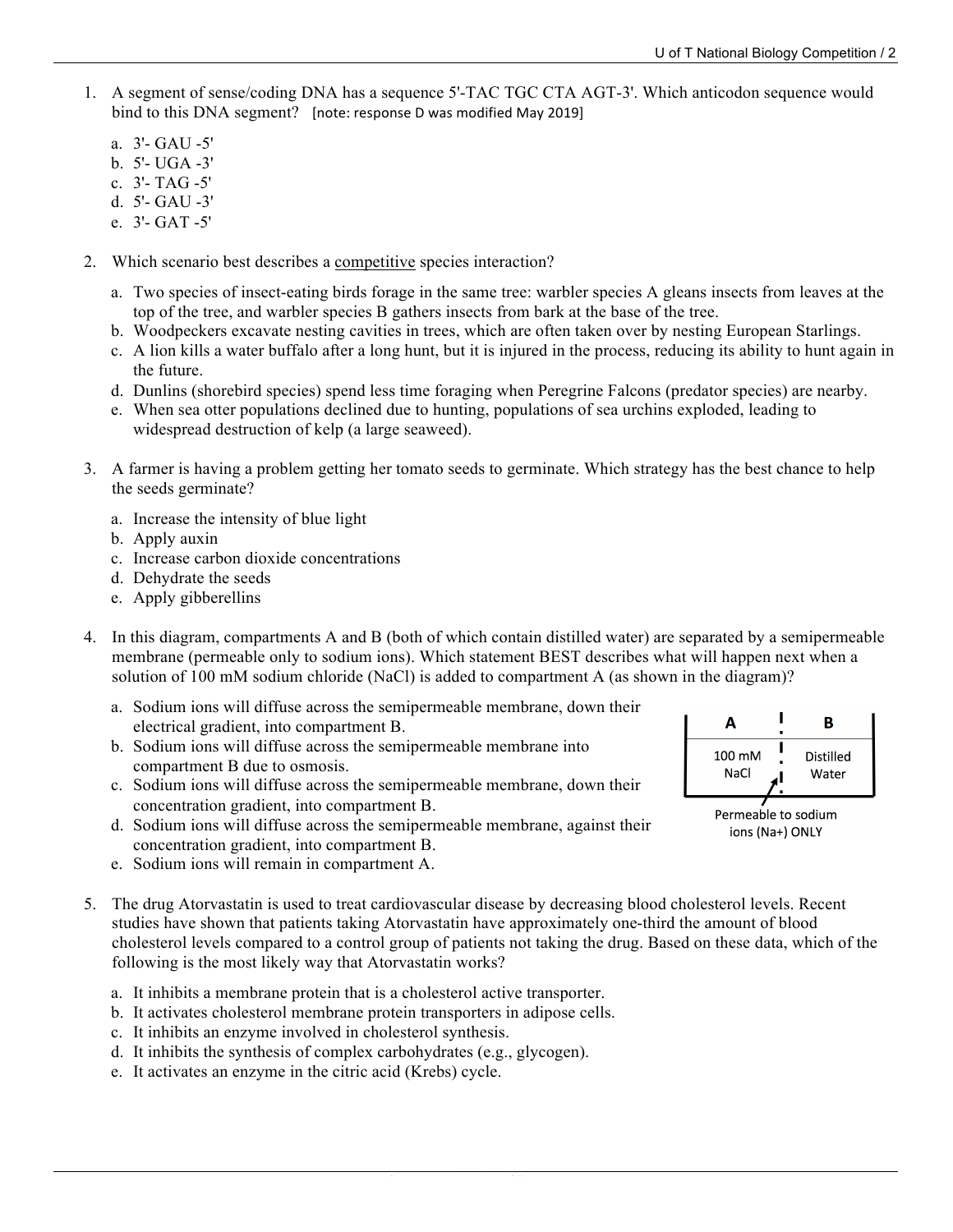- 6. The condensation reaction that occurs when a peptide bond forms is most similar to which reaction?
	- a. Catabolism of a fatty acid
	- b. Elongation of a fatty acid
	- c. Elongation of a sequence of DNA
	- d. Catabolism of a sequence of DNA
	- e. Enzymatic cleavage of a glucose-fructose bond
- 7. A common form of sickle cell anemia is caused by a mutation that results in hemoglobin proteins that aggregate together but have the same size and shape of normal hemoglobin. What kind of mutation is the most likely cause of this form of sickle cell anemia?
	- a. Insertion mutation
	- b. Deletion mutation
	- c. Nonsense mutation
	- d. Missense mutation
	- e. Frameshift mutation

| a.             | Cotyledon | Hypocotyl | Meristem  |
|----------------|-----------|-----------|-----------|
| b.             | Cotyledon | Meristem  | Hypocotyl |
| $\mathbf{c}$ . | Hypocotyl | Cotyledon | Meristem  |
|                | Meristem  | Hypocotyl | Cotyledon |
| e.             | Meristem  | Cotyledon | Hypocotyl |

8. Which of the following correctly labels the regions of the seedling shown here?



- 9. Researchers are investigating a recessive mutation in fruit flies that causes hairy bodies, rather than smooth bodies. A hairy male is bred with a smooth female. Which result would indicate that the mutation is a sex-linked disorder? [note: this question was deleted from the 2019 exam; not graded]
	- a. All females are hairy, and no males are hairy.
	- b. All males are hairy, and no females are hairy.
	- c. Half the males are hairy, and no females are hairy.
	- d. Half the females are hairy, and no males are hairy.
	- e. None of the offspring are hairy.
- 10. Which statement best describes the relationship among chloroplasts, mitochondria, and energy?
	- a. Chloroplasts produce energy, while mitochondria consume energy.
	- b. Chloroplasts consume energy, while mitochondria produce energy.
	- c. Chloroplasts convert energy from one form into another, while mitochondria convert energy between different kinds of molecules.
	- d. Chloroplasts and mitochondria both consume energy.
	- e. Chloroplasts and mitochondria both convert energy from one form into another, as well as between different kinds of molecules.
- 11. Which statement about cells is CORRECT?
	- a. Prokaryotic cells reproduce through meiosis.
	- b. Not all eukaryotic cells have a cell wall.
	- c. Prokaryotic and eukaryotic cells have a nucleus.
	- d. Unlike plant cells, animal cells lack lysosomes.
	- e. Prokaryotic cells have linear chromosomes.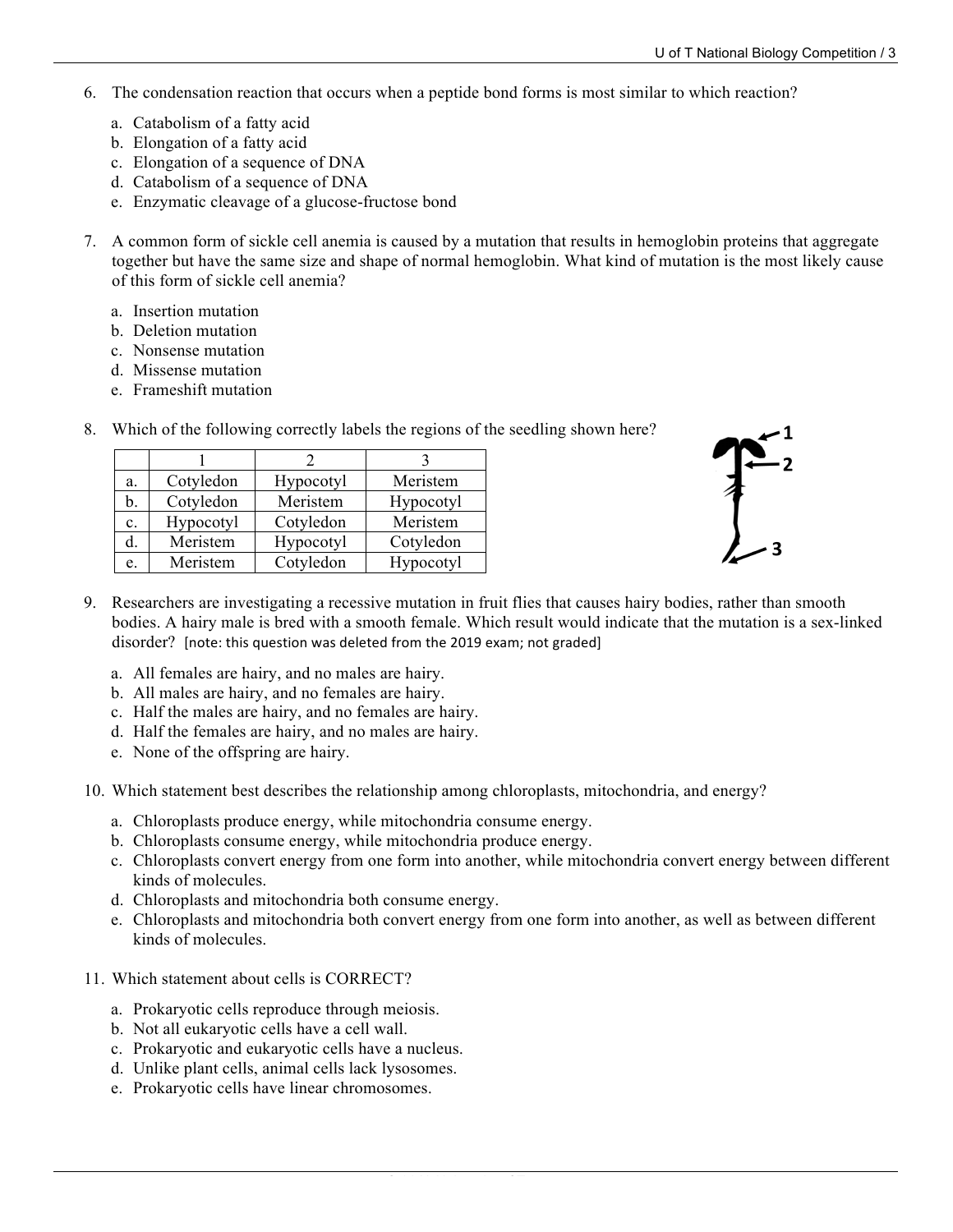12. Which words correctly complete the following sentence?

 $A(n)$  is a type of white blood cell involved in the with a special immune function of  $\blacksquare$ .

- a. neutrophil; innate immune response; phagocytosis
- b. megakaryocyte; adaptive immune response; phagocytosis
- c. B lymphocyte; innate immune response; cytokine production
- d. cytotoxic T-lymphocyte; adaptive immune response; antibody production
- e. eosinophil; adaptive immune response; histamine production
- 13. Aspartame is an example of a dipeptide sweetener that is lower in calories than carbohydrate-based sweeteners such as sucrose. Given that taste perception begins when a chemical binds to a specific receptor on the tongue, which functional group does aspartame most likely share with sucrose?
	- a. Phosphate
	- b. Methyl
	- c. Amino
	- d. Hydroxyl
	- e. Benzyl
- 14. Shown below are simplified versions of the ribose in an RNA nucleotide. In which image are the 5' and 3' carbons correctly labelled? [note: text edited May 2019]



- 15. Which statement about cell membrane proteins is CORRECT?
	- a. Peripheral proteins are tightly attached to both sides of the phospholipid bilayer.
	- b. Integral proteins integrate and insert glycoproteins into the phospholipid bilayer.
	- c. Membrane-spanning proteins interact only with the hydrophilic side of the phospholipid bilayer.
	- d. Anchoring proteins hold peripheral proteins to the surface of the phospholipid bilayer.
	- e. Glycoproteins are only found on the outer surface, and not on the cytoplasmic side, of the phospholipid bilayer.
- 16. Which statement best describes the anatomy and function of the mammalian heart?
	- a. Pulmonary arteries carry oxygenated blood.
	- b. Coronary vessels that supply blood to the heart are branched off from the aorta.
	- c. The sinoatrial (SA) node is located on the left atrium.
	- d. Atrioventricular (AV) valves close to prevent blood from flowing back into the ventricles during heart contraction.
	- e. The left AV valve has three cusps (tricuspid) and the right AV valve has two cusps (bicuspid).
- 17. Which statement about the elements of blood is CORRECT?
	- a. Megakaryocytes are precursor cells of mast cells and are found in bone marrow.
	- b. Lymphoid progenitors are common.
	- c. Mature red blood cells have no nucleus.
	- d. Eosinophils release histamine which promotes blood flow to tissues.
	- e. Lymphocytes are granulated.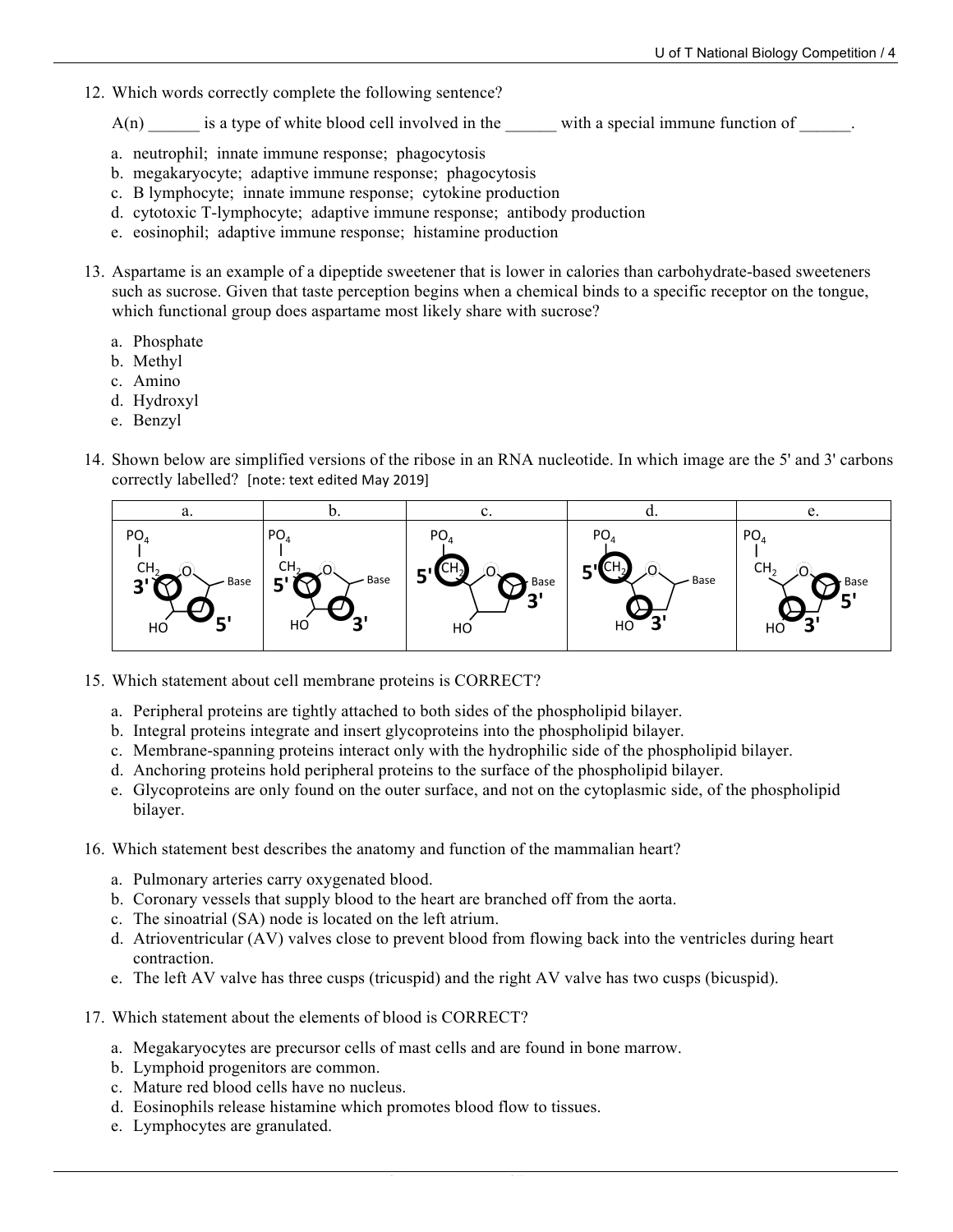- 18. You have a laboratory population of short-lived insects, with a lifespan of 9 days, and your goal is to create two sub-populations that are genetically distinct from one another. However, you must accomplish this by means of genetic drift (and NOT selection). Which approach would be the most effective?
	- a. Isolate two small sub-populations in similar environments.
	- b. Isolate two large sub-populations in similar environments.
	- c. Isolate two large sub-populations in dissimilar environments.
	- d. Maintain a single population but introduce two very different types of food.
	- e. Maintain a single population but severely reduce the population size.
- 19. Under which scenario is speciation most likely to occur in the shortest period of time?
	- a. Two populations of long-lived tortoises are isolated on separate islands; environmental conditions are different between the two islands.
	- b. Two populations of long-lived tortoises are isolated on separate islands; environmental conditions are similar between the two islands.
	- c. Two populations of short-lived insects are isolated on separate islands; environmental conditions are different between the two islands.
	- d. Two populations of short-lived insects are isolated on separate islands; environmental conditions are similar between the two islands.
	- e. A population of short-lived insects inhabits one island, and a population of long-lived tortoises inhabits a separate island; environmental conditions are similar between the two islands.
- 20. The table below contains data from an experimental trial where each enzyme variant had only one amino acid changed from its wild-type amino acid to a glycine residue.

The wild-type enzyme catalyzes the reaction:  $H_2O + CO_2 \rightarrow H_2CO_3$ Once  $H_2CO_3$  is produced, it spontaneously decomposes in this reaction:  $H_2CO_3 \rightarrow H^+ + HCO_3^-$ 

Which amino acid is most likely to be involved in the catalytic site of the enzyme?

| a. glycine $#1$<br>b. arginine $#17$ | Amino acid changed in<br>different enzyme variants | <b>Reaction rate</b><br>(HCO <sub>3</sub> produced/second) |
|--------------------------------------|----------------------------------------------------|------------------------------------------------------------|
| c. valine $#59$                      | wild type (no change)                              | $1.0 \times 10^{6}$                                        |
| d. serine $\#183$                    | glycine #1 $\rightarrow$ glycine                   | $1.0 \times 10^{6}$                                        |
| e. proline $#203$                    | arginine #17 $\rightarrow$ glycine                 | $0.5 \times 10^6$                                          |
|                                      | valine #59 $\rightarrow$ glycine                   | $1.1 \times 10^{6}$                                        |
|                                      | serine #183 $\rightarrow$ glycine                  | $1.5 \times 10^{1}$                                        |
|                                      | proline #203 $\rightarrow$ glycine                 | $2.0 \times 10^6$                                          |

- 21. Which statement about xylem vessels is CORRECT?
	- a. They transport sugars throughout the whole plant.
	- b. They can form new xylem vessels via mitosis.
	- c. Their thick cell walls allow them to withstand the high positive pressures required for water transport.
	- d. They are living at maturity.
	- e. They have lignified cell walls.
- 22. Huntington's disease is a genetic disorder that results in the death of brain cells with symptoms usually appearing between 30 and 50 years of age. On average, a child of an affected person has a 50% chance of inheriting the disease. What kind of allele does Huntington's disease appear to be caused by?
	- a. Autosomal recessive
	- b. Autosomal dominant
	- c. X-linked dominant
	- d. X-linked recessive
	- e. It cannot be determined with the given information.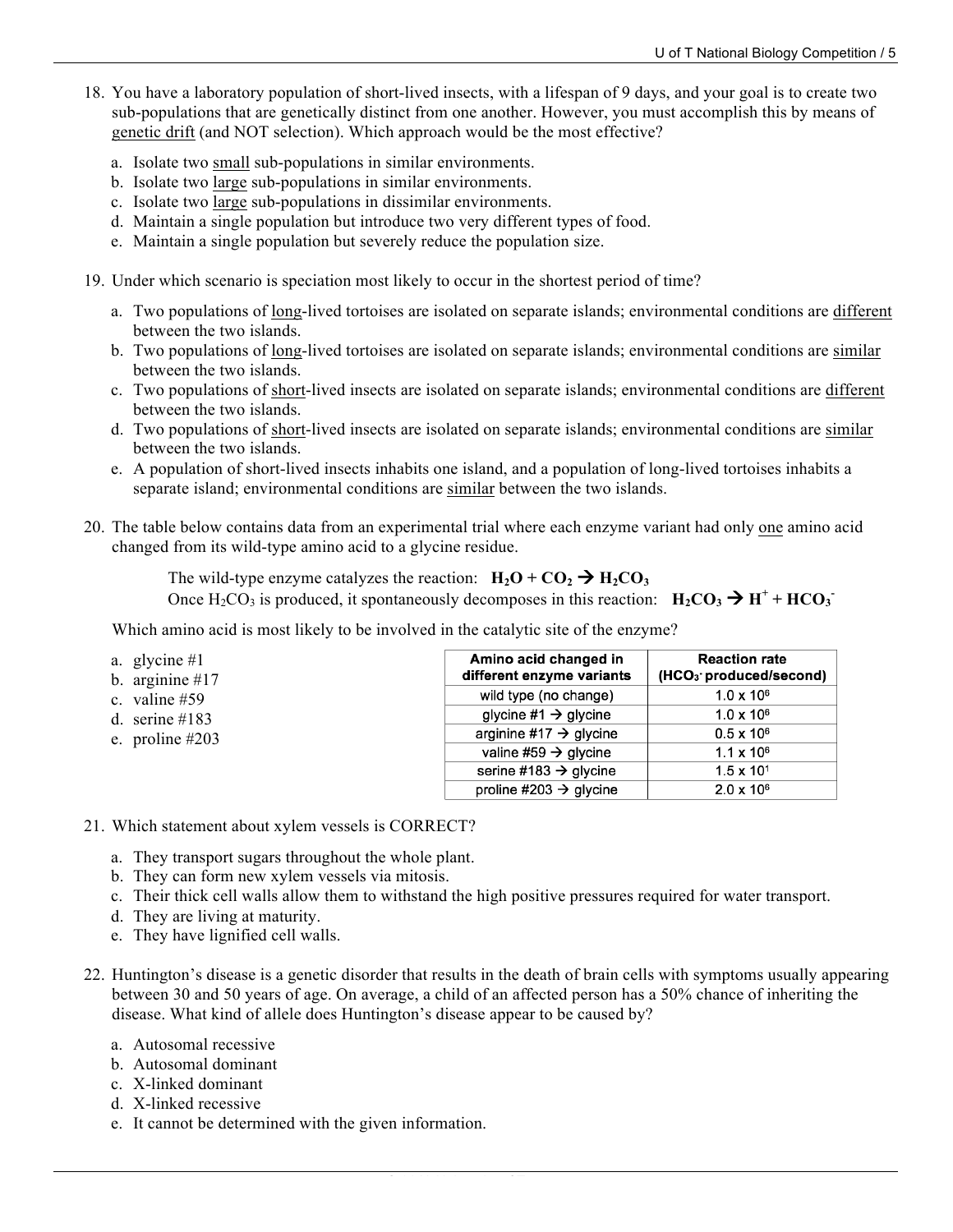- 23. This graph shows the growth of a population of fish in a pond over time. You make your livelihood selling fish that you catch from this pond, and you are free to harvest as many fish as you like at a time. How many fish should you leave in the pond each time in order to maximize the reproductive rate of the fish?
	- a. 2
	- b. 100
	- c. 500
	- d. 999
	- e. 1000
- 24. A cell can regulate its mitotic cycle by using 'checkpoints' and only undergoes mitosis once it deems its energy stores are sufficient to divide. From an energetic perspective, what would serve as an effective checkpoint reporter molecule that identifies ideal conditions for a mitotic event?
	- a. A regulatory molecule that recognizes ADP and has all of its sites occupied.
	- b. A molecule that binds to DNA aberrations (e.g., an inversion).
	- c. A regulatory molecule that recognizes ATP and has all of its sites occupied.
	- d. A molecule that binds to centromeres.
	- e. A molecule that binds to  $NAD^+$  and has all of its sites occupied.
- 25. Cellular respiration depends on enzymes to facilitate glucose metabolism on a scale that can fulfill a cell's energetic needs. How do enzymes accomplish this?
	- a. Enzymes provide enough input energy to begin the process of cellular respiration.
	- b. Enzymes allow the process to progress much faster because they are easily consumed in place of normal substrates.
	- c. Enzymes act as cofactors in the initial steps of cellular respiration, and are therefore not consumed in the reaction but rather make it occur faster.
	- d. Enzymes lower the activation energy of each chemical reaction, making the net process faster than without an enzyme.
	- e. Enzymes raise the activation energy of each chemical reaction, making the net process faster than without an enzyme.
- 26. Which of the following is most likely to result in a clumped species distribution?
	- a. Oyster larvae are carried by ocean currents and can drift and disperse across large distances.
	- b. Anna's Hummingbirds are highly territorial and aggressively defend sources of nectar from other members of their species.
	- c. Seedlings sprout wherever the fruit from a tree ends up; many fruits remain near the parent tree, while other fruits are carried away by animals.
	- d. Black Oystercatchers (birds) are territorial and found only along the rocky intertidal shores of the North American Pacific coast.
	- e. Caribou (Reindeer) travel in large herds for protection.
- 27. Considerable discussion about the ethics of gene therapy in humans concerns which kinds of cells have their DNA altered. Which of the following cell types is the most ethically problematic to change using gene therapy?
	- a. Stem cells
	- b. Heart cells
	- c. Somatic cells
	- d. Brain cells
	- e. Germ cells

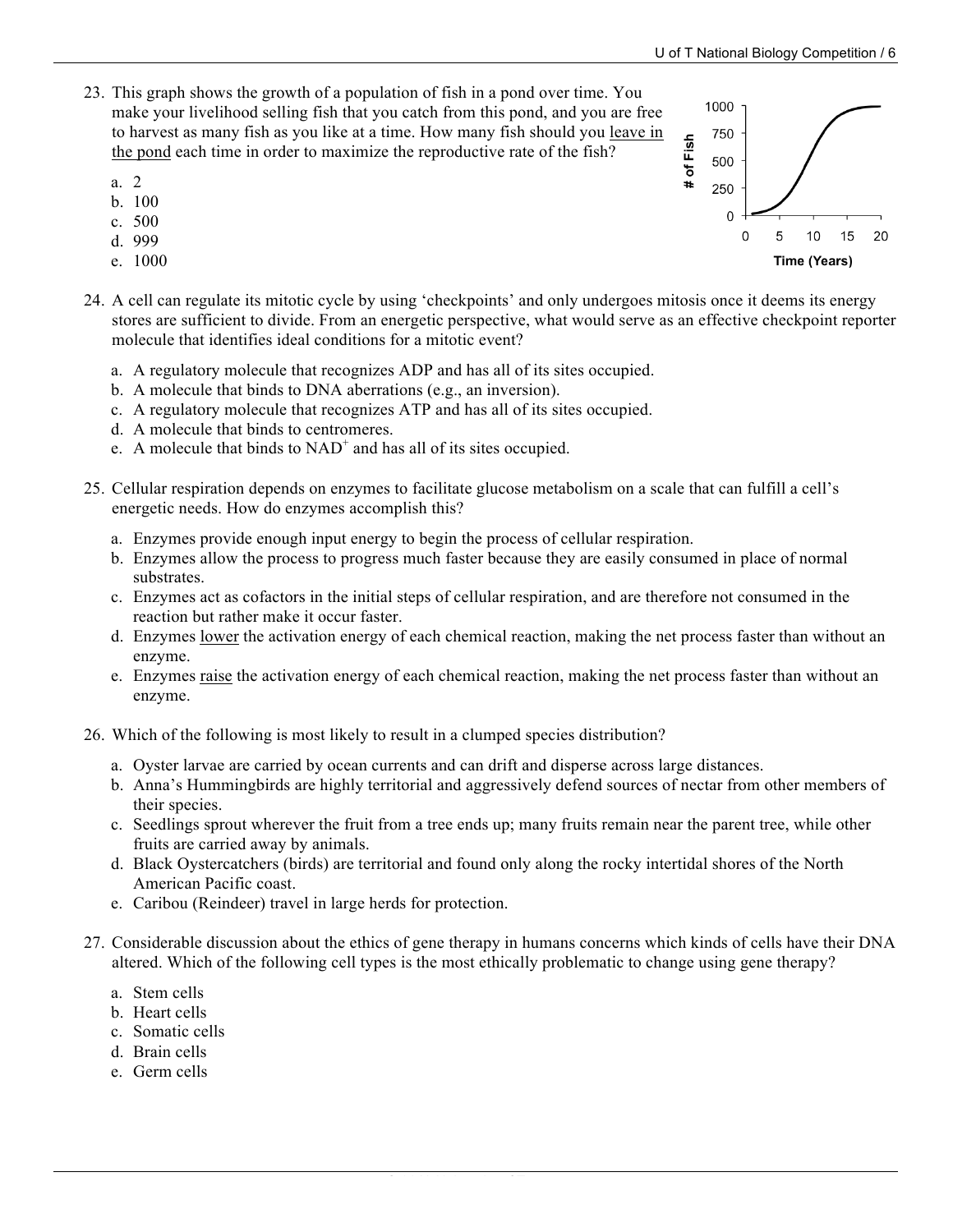- 28. In a population of fruit flies, the allele for red eyes is dominant over white eyes and the allele for ebony bodies is dominant over yellow bodies. What would be the best way to determine the genotype of a fly that has red eyes and an ebony body?
	- a. Perform a test cross with a fly that has red eyes and an ebony body.
	- b. Perform a test cross with a fly that has red eyes and a yellow body.
	- c. Perform a test cross with a fly that has white eyes and an ebony body.
	- d. Perform a test cross with a fly that has white eyes and a yellow body.
	- e. The genotype cannot be determined with a test cross.
- 29. The sequence of a short DNA segment was identified using Sanger sequencing, followed by gel electrophoresis. In gel electrophoresis, the DNA is sorted by size from the top to bottom of the gel with smaller fragments at the bottom. In this figure, the black bars indicate bands of DNA amplified in the sequencing, and the different nucleotides are given across the top. Based on this sequencing gel, what is the sequence of the DNA that was synthesized?
	- a. 5' AACGTTA 3'
	- b. 5' TTGCAAT 3'
	- c. 5' TAACGTT 3'
	- d. 5' ATTGCTT 3'
	- e. 5' AAACTTG 3'
- 30. During which phase of the cell cycle would DNA polymerase III be most active?
	- a.  $G_0$  phase
	- b.  $G_1$  phase
	- c.  $G_2$  phase
	- d. S phase
	- e. Mitosis
- 31. What do fish and flowering plants have in common?
	- a. Both are autotrophic.
	- b. Both are prokaryotic.
	- c. Both have cell walls.
	- d. Both have a lateral line system.
	- e. Both carry out respiration.
- 32. When the sympathetic division of the human nervous system is stimulated, what is the most likely outcome?
	- a. Stimulation of stomach activity, and inhibition of glucose release.
	- b. Constriction of airways, and inhibition of glucose release.
	- c. Stimulation of stomach activity, and stimulation of glucose release.
	- d. Inhibition of stomach activity, and constriction of airways.
	- e. Inhibition of stomach activity, and stimulation of glucose release.
- 33. Dish soap can remove crude oil from animals that have been accidentally exposed in nature (e.g., after an oil spill). Which statement correctly represents how soap chemically removes oil and other hydrophobic compounds from an animal's exterior?
	- a. As an amphipathic protein, soap can emulsify oils, causing them to become water soluble.
	- b. As an amphipathic protein, soap can break down oil particles until they become water soluble.
	- c. Soap molecules have two components: a hydrophobic end that interacts with the oil and a hydrophilic end that interacts with the water, causing the oil to become water soluble.
	- d. Soap molecules have two components: a hydrophobic end that interacts with the water and a hydrophilic end that interacts with the oil, causing the oil to become water soluble.
	- e. Soap enzymatically breaks down oil molecules until they become water soluble.

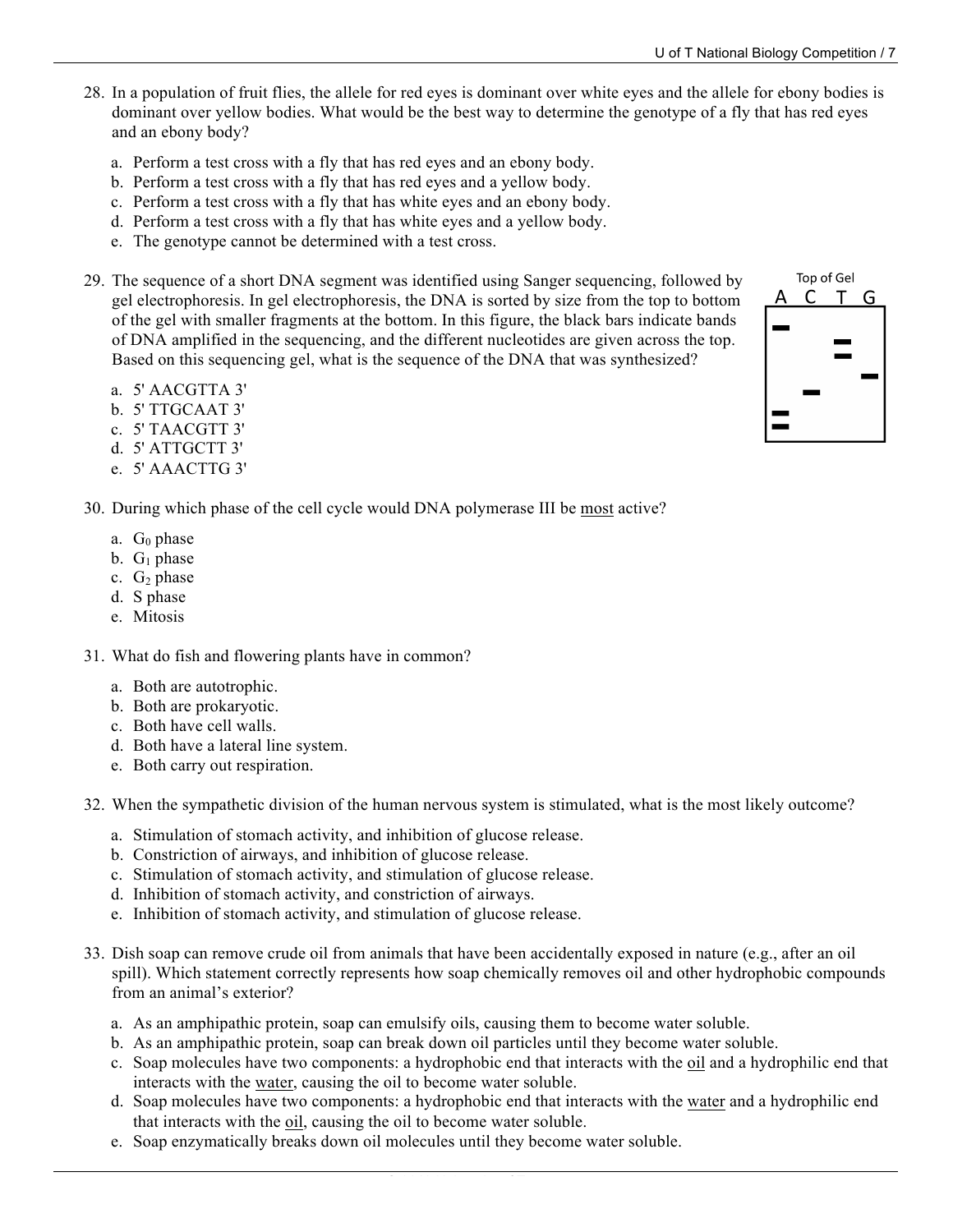- 34. Which function is most likely to continue if the brain had a damaged anterior pituitary?
	- a. Thickening of the uterine lining during the menstrual cycle.
	- b. Increased reabsorption of water by the kidney.
	- c. Decreased metabolic rate and heart rate.
	- d. Initiation of milk production in a pregnant female.
	- e. Initiation of short-term and long-term responses to stress.
- 35. Which statement describes a unique and defining characteristic of all mammals?
	- a. Mammals give live birth instead of laying eggs.
	- b. Mammals have five digits on each of their front and back limbs.
	- c. Mammals have hair consisting of living epidermal cells that are strengthened with keratin.
	- d. Mammals are endothermic.
	- e. Mammals have three bones in the middle ear.



- 36. This graph shows the change in distribution of mass (in grams) for a population of frogs over 10 generations (dashed line shows the original generation F1; solid line shows the descendent generation F10). Which conclusion from these data is CORRECT?
	- a. The average mass of frogs has increased.
	- b. Variation in mass has increased.
	- c. The population is declining.
	- d. Larger frogs have higher fitness.
	- e. Mass is not heritable.
- 37. The summer of 2018 was characterized by particularly severe wildfires across western North America. (A "wildfire" is any fire that is burning in a natural environment.) Which statement about wildfires is CORRECT?
	- a. Droughts and climate change can increase the duration of wildfires.
	- b. Almost all wildfires are harmful to the natural environment.
	- c. Relatively few wildfires are started by humans.
	- d. Wildfires are beneficial to ecosystems in the short term but are harmful in the long term.
	- e. Relatively few of the affected plant species have adaptations for coping with fires.
- 38. The double helix of DNA was discovered based on the work of Rosalind Franklin, James Watson, and Francis Crick. With respect to the 3-D model of DNA, which bond is responsible for connecting the nucleotides that will eventually code for an mRNA molecule?
	- a. Hydrogen
	- b. Covalent
	- c. Ionic
	- d. Peptide
	- e. Phosphodiester
- 39. Which heritable trait would be most adaptive for a population of non-migratory birds in an environment with unreliable and highly fluctuating abundances of nuts, seeds, fruit, and insects?
	- a. Good eyesight that allows the birds to quickly find fruit.
	- b. A highly specialized digestive system that is very efficient at drawing energy from seeds.
	- c. A large, strong bill that can easily crack open nuts and hard beetle exoskeletons.
	- d. An omnivorous diet and a good spatial memory to remember reliable sources of food.
	- e. Sensitive hearing that can detect insects underneath soil and leaf litter.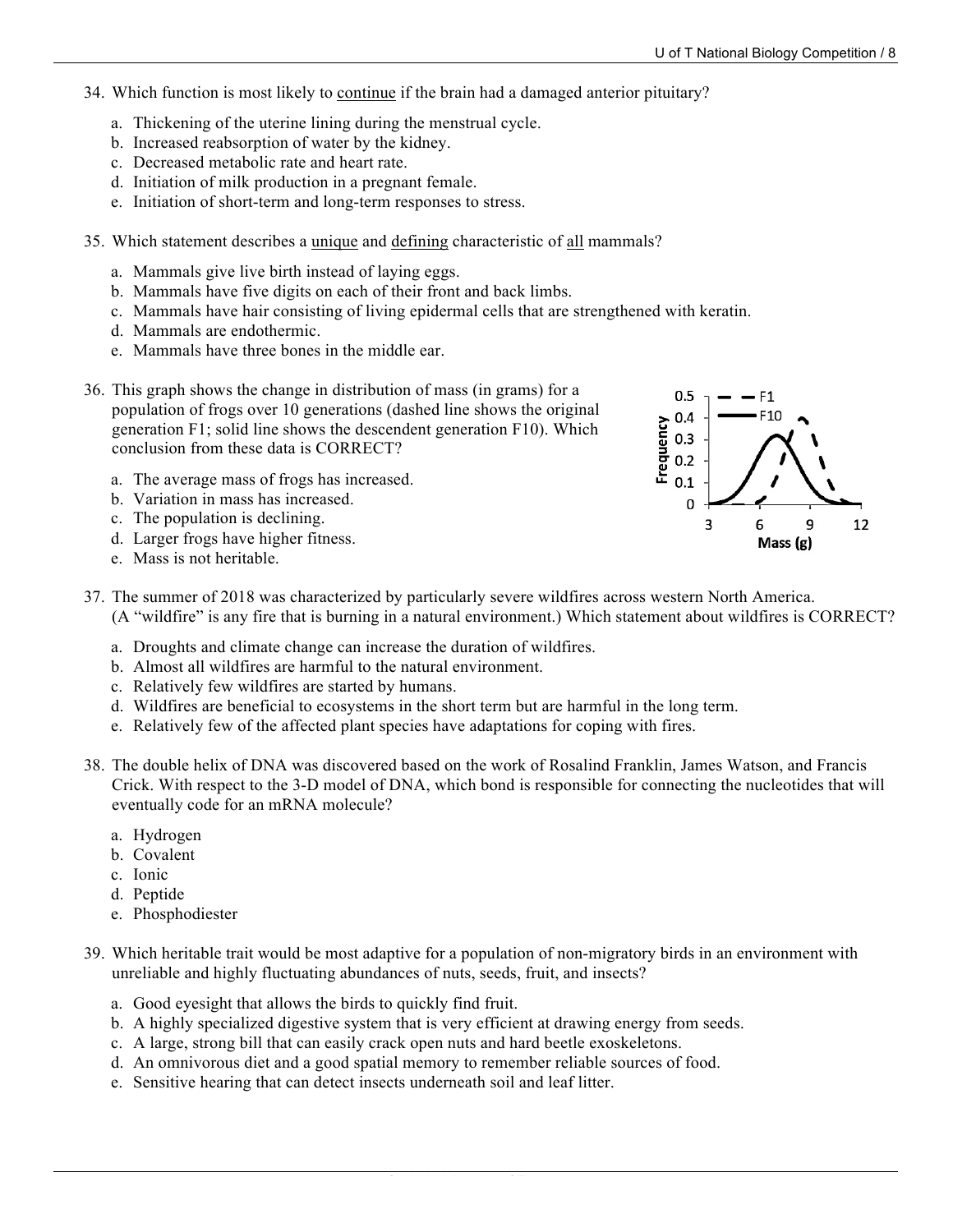40. Shown here is a diagram of DNA replication where some of the proteins involved are indicated by black shapes. Which of the following correctly matches the indicated proteins with their labelled position in the diagram?

|    | Topoisomerase | <b>DNA</b> | <b>DNA</b>     |
|----|---------------|------------|----------------|
|    |               | ligase     | polymerase III |
| a. | Protein A     | Protein D  | Protein C      |
| b. | Protein B     | Protein E  | Protein C      |
| c. | Protein A     | Protein E  | Protein D      |
|    | Protein B     | Protein D  | Protein E      |
| e. | Protein A     | Protein B  | Protein D      |
|    |               |            |                |



- 41. In order to maintain homeostasis, cells in the human body have to pump certain types of ions against their concentration gradients. Which mechanism is most likely used by these cells to transport ions against their concentration gradient?
	- a. Active transport
	- b. Diffusion
	- c. Facilitated diffusion
	- d. Passive transport
	- e. Osmosis
- 42. CRISPR-Cas9 is a gene editing technology that has revolutionized biology research. Which of the following is a unique advantage of CRISPR-Cas9 compared to previous gene editing technologies?
	- a. It always alters every cell in an individual.
	- b. It does not require the insertion of foreign DNA into the genome.
	- c. It can only be used to insert new DNA.
	- d. It only uses DNA sequences from humans.
	- e. You can always detect when it has been applied to an individual.
- 43. Which statement correctly lists the order of blood vessels from HIGH to LOW velocity blood flow?
	- a. Aorta (high) > Arteries > Venules > Capillaries (low)
	- b. Aorta (high) > Arterioles > Arteries > Capillaries (low)
	- c. Capillaries (high) > Venules > Veins > Vena cava (low)
	- d. Veins (high) > Venules > Vena cava > Capillaries (low)
	- e. Arteries (high) > Capillaries > Venules > Vena Cava (low)



- a. *E. coli* bacteria
- b. Redwood (a tree)
- c. Bluefin tuna
- d. Ruby-Throated Hummingbird
- e. Elk (a mammal)
- 45. Where in the human heart is oxygenated blood found?
	- a. In both ventricles
	- b. In the left atrium and right ventricle
	- c. In the left atrium and left ventricle
	- d. In the right atrium and right ventricle
	- e. In the right atrium and left ventricle